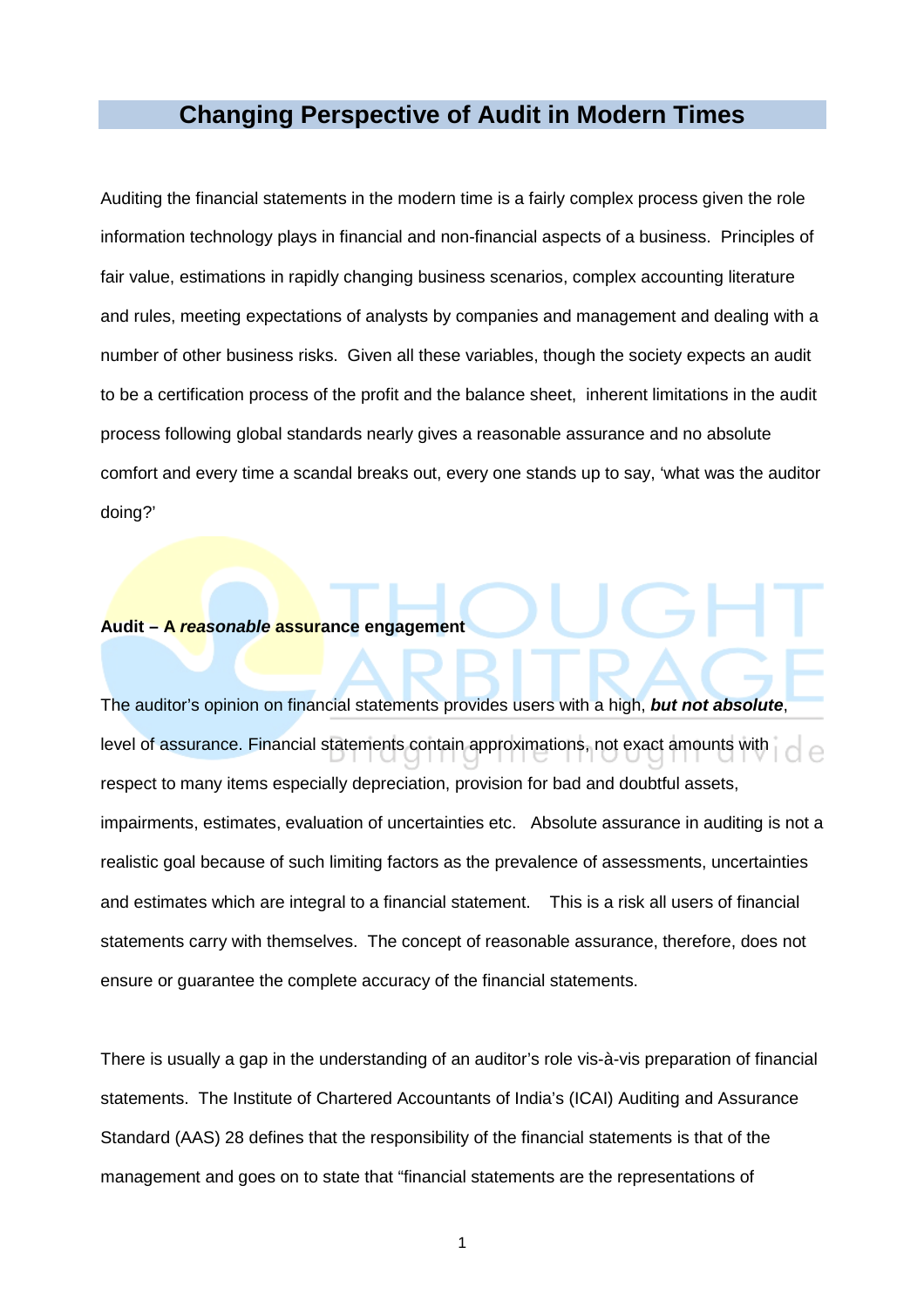management. The preparation of such statements requires management to make significant accounting estimates and judgments, as well as to determine the appropriate accounting principles and methods used in preparation of the financial statements. In contrast, the auditor's responsibility is to audit these financial statements in order to express an opinion thereon".

If the expectation of the society is to obtain a certificate of accuracy from an auditor on the financial statements, then the rules of auditing need to be re-written and this will have a significant bearing on time required to prepare such accounts and costs relating to issue of financial statements.

#### **Responsibility of those charged with governance and of management**

The primary responsibility for the prevention and detection of fraud and error rests with both those charged with the governance and the management of an entity. This includes ensuring the integrity of the entity's accounting and financial reporting systems and that appropriate controls are in place, including those for monitoring risk, financial control and compliance with the laws and regulations. Such systems reduce but still do not eliminate the risk of misstatements, whether caused by fraud or error. Accordingly, management assumes 1 Q Q 1 1 1 Q antai responsibility for any residual risk.

#### **Inherent limitations of an audit**

Owing to the inherent limitations of an audit, there is an unavoidable risk that some material misstatements of the financial statements will not be detected, even though the audit is properly planned and performed in accordance with the auditing standards generally accepted in India. However, the risk of not detecting a material misstatement resulting from **fraud** is higher than the risk of not detecting a material misstatement resulting from **error** because fraud, generally involves sophisticated and carefully organised schemes designed to conceal it, such as forgery, deliberate failure to record transactions, or intentional misrepresentations being made to the auditor.

2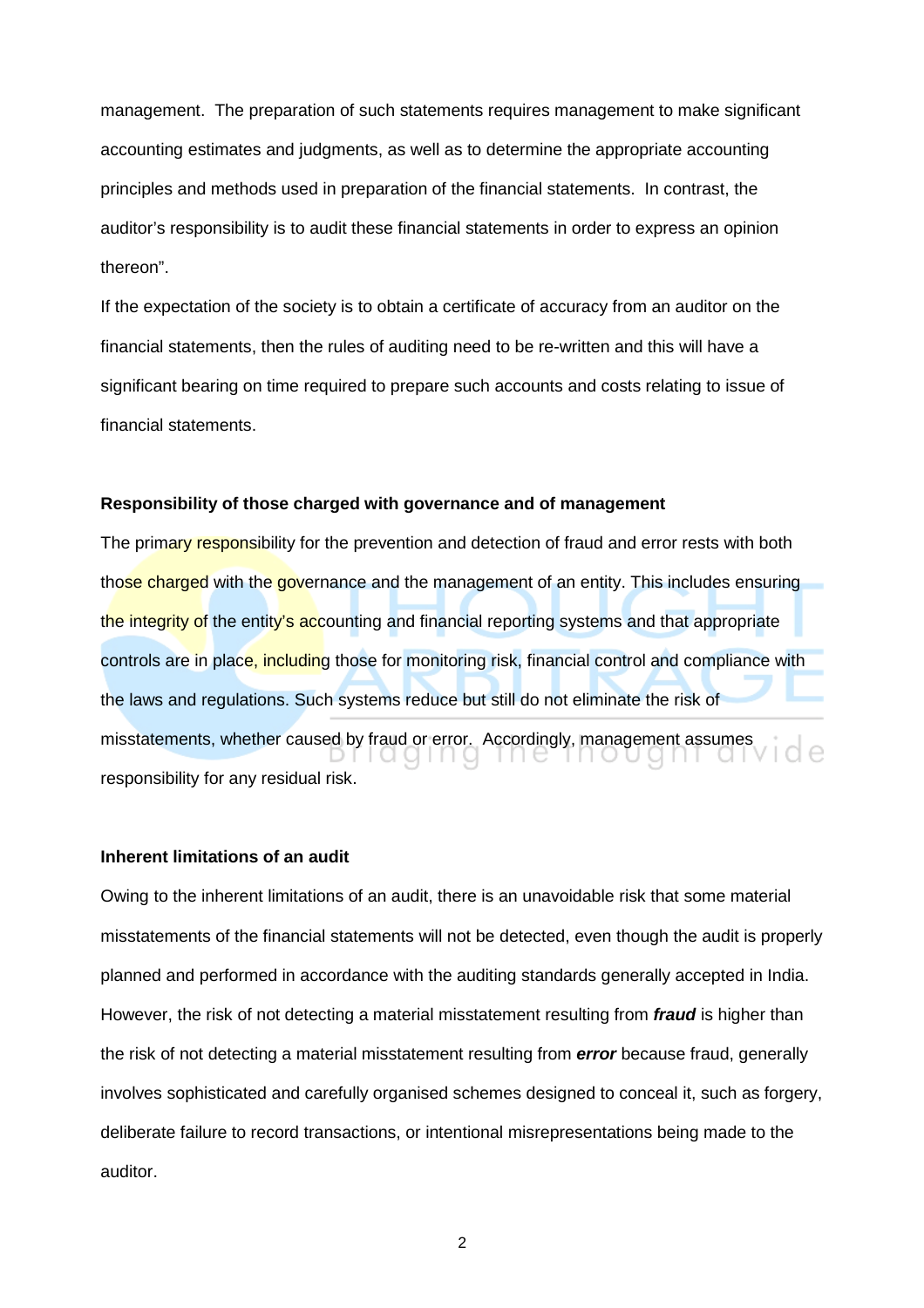Such attempts at concealment may be even more difficult to detect when accompanied by collusion among those responsible for maintaining systems. Collusion may cause the auditor to believe that evidence is persuasive when it is, in fact, false. The auditor's ability to detect a fraud depends on factors such as the skillfulness of the perpetrator, the frequency and extent of manipulation, the degree of collusion involved, the relative size of individual amounts manipulated, and the seniority of those involved.

Audit procedures that are effective for detecting an error may be ineffective for detecting fraud. The risks of fraud are inherent to any commercial enterprise and its financial results. KPMG, in their India Fraud Survey Report, 2008 state that only 4% of the frauds are detected by the statutory auditors while about 60% is detected by internal processes and audits and 36% is through accidents or tip offs.

In the event of a management fraud of massive scale, it is quite common to jump to the conclusion of the auditor conniving with the perpetrators or being grossly negligent. A well concealed management fraud is usually carried out by persons whose reputation is seemingly beyond reproach is difficult to unearth.

#### **Expectations from an auditor**

Auditors have a unique responsibility and consequent liability towards all stakeholders who may rely on an audit report. This includes shareholders, investors, creditors, government, employees, tax authorities, environmental groups and in cases like Satyam, to the society at large and it extends across geographies.

A key element of an auditor's responsibility is to show professional skepticism in dealing with the appropriate evidence he tests to support his conclusions. The principles of professional skepticism can be best described as 'trust but verify'. There is a need to go beyond the obvious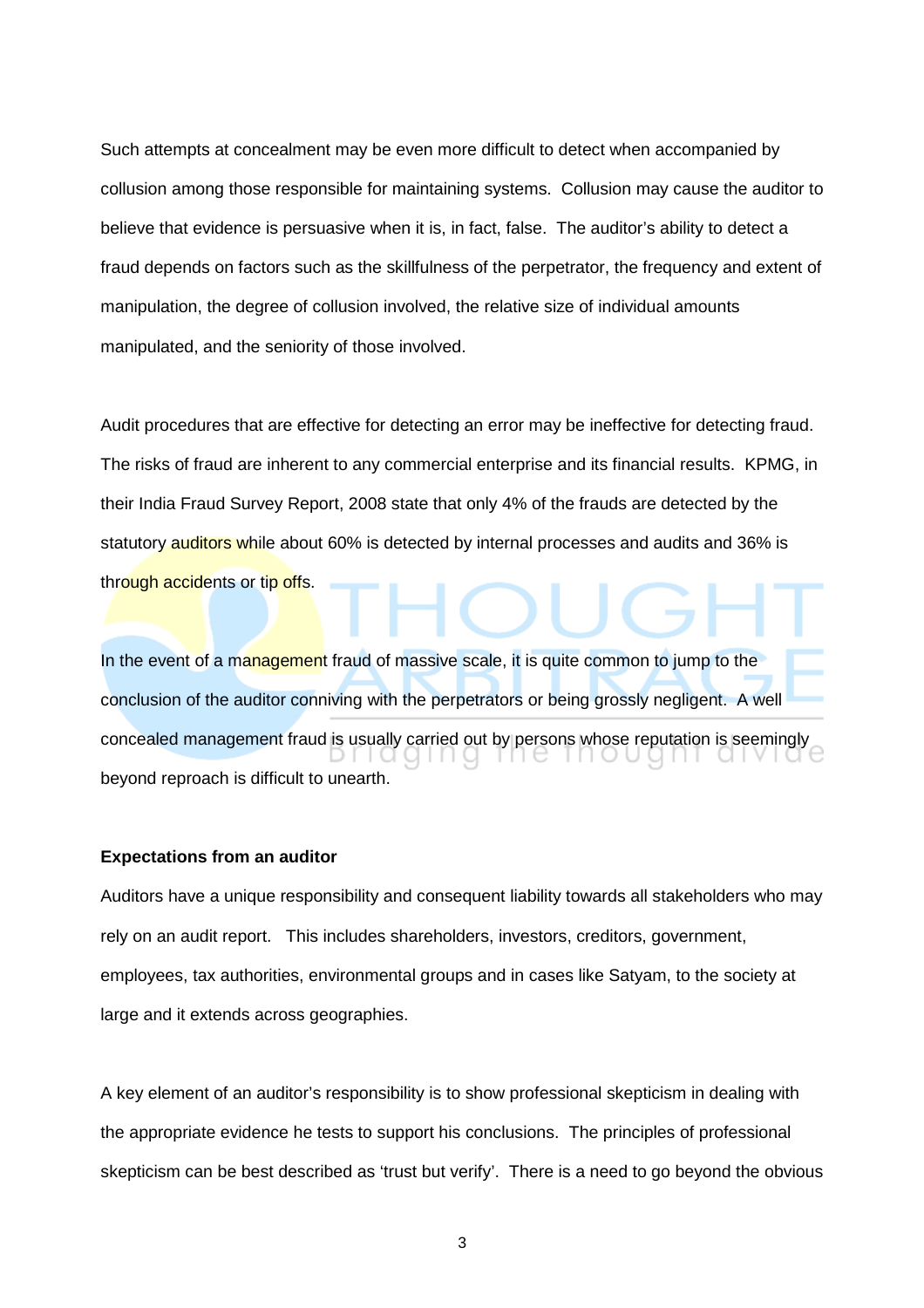explanations that a reasonable person is expected to do in his line of duty. However, an audit is not an investigation and the framework of audit is built on trust.

If the role and responsibility of the auditor is not defined and in some ways limited, it casts an unusually high expectation from the auditor to uncover all fraud and material mis-statements, which amounts to a forensic investigation rather than a statutory audit. This is counterproductive and would raise the cost of compliance and the time involved to unusually high proportions.

If the need is to have a forensic audit embodied in a statutory audit that would double guess all management actions including controls with a view of uncovering a potential fraud, then the auditing rules need to be re-drawn. Today in India, as in the rest of the world, an audit opinion is built on the premise of reasonable assurance to the intended users.

# **Do Audit Regulations Need Overhauling?**

Indian Auditing Standards are issued by the Institute of Chartered Accountants of India and are drawn from the International Standards of Auditing, which are the global standards of auditing. There are further standards on quality controls and oversight. The oversight mechanism includes Peer Review of a firm by another firm of chartered accountants approved by the Institute and the Quality Review Board is entrusted to review quality of services provided by a Chartered Accountant including audit services. All members of ICAI are subject to disciplinary jurisdiction of the Institute. The Financial Reporting Review Board of ICAI reviews a sample of financial reports for improvements.

Securities and Exchange Board of India (SEBI), Ministry of Company Affairs (MCA), Reserve Bank of India (RBI), Comptroller & Auditor General of India (CAG), Income Tax authorities etc. Have an influence on the overall audit process conducted by an auditor. The board and the independent directors of the company have, under Clause 49, a responsibility to review and

4